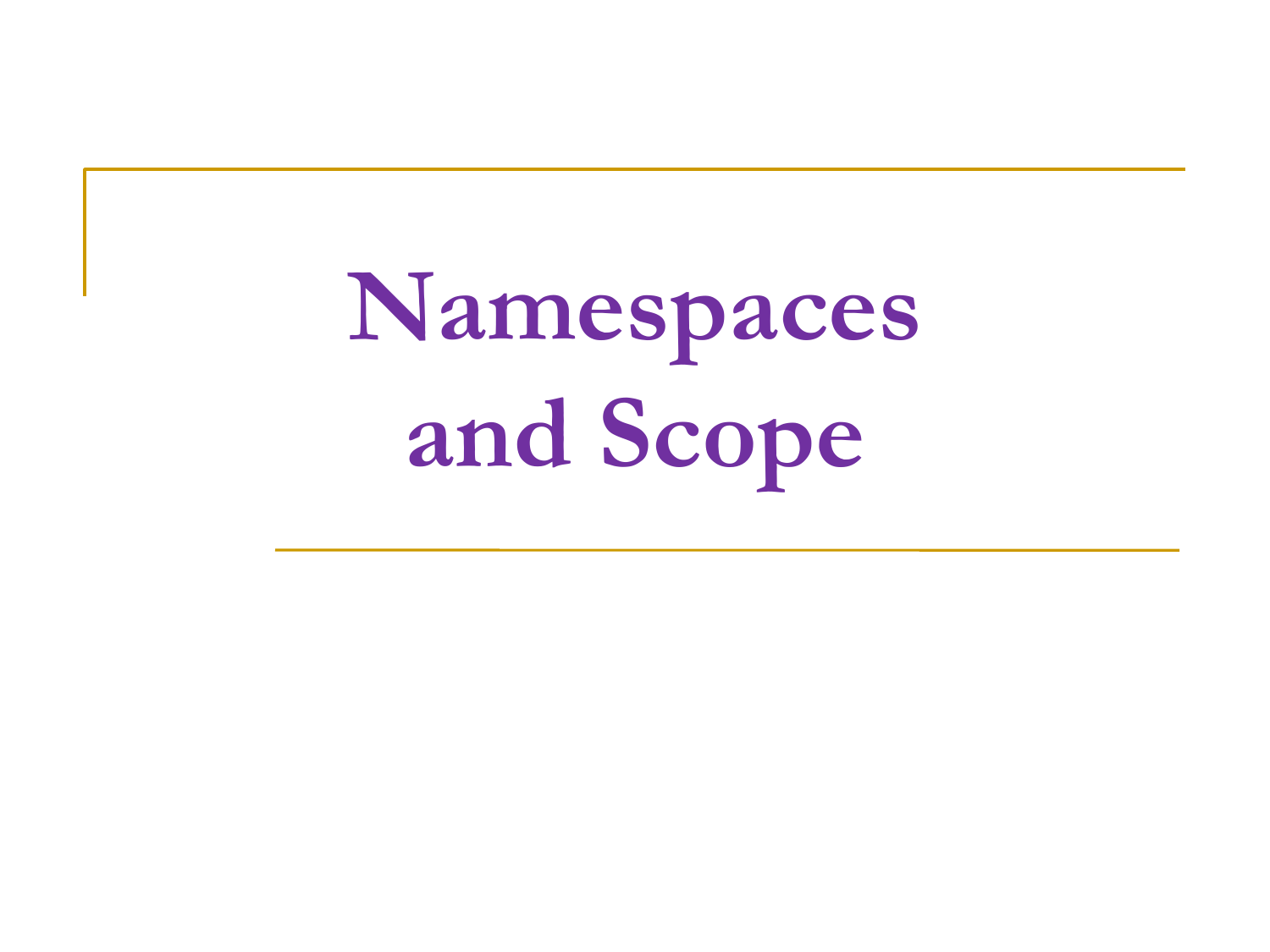# **Namespaces**

- You can think of a namespace as where a name is valid and can be used
	- ❑ If one function has a variable, another function (usually) cannot gain access to its value
	- $\Box$  Two functions can use variables with the same name. These are two separate variables.
	- ❑ Variables declared within functions go away after the function ends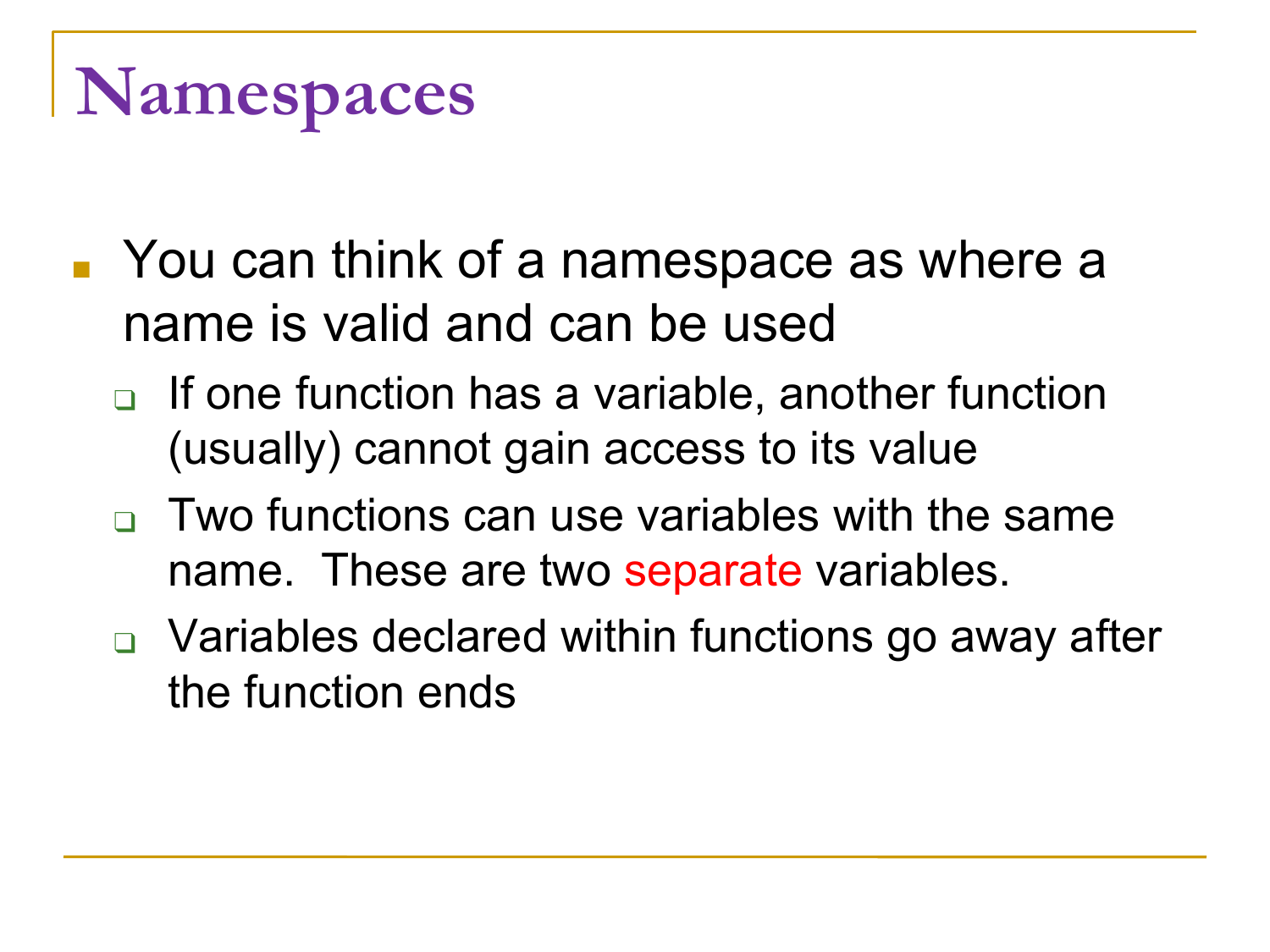### Variable name resolution

- Namespace similar to a dictionary  $\overline{\mathcal{A}}$
- Multiple namespaces exist  $\overline{\phantom{a}}$
- If a variable is not found in the local namespace, Python applies a name resolution algorithm, checking a sequence of namespaces:
	- Local  $\Box$
	- **Enclosed**
	- Global
	- **Built-in**  $\Box$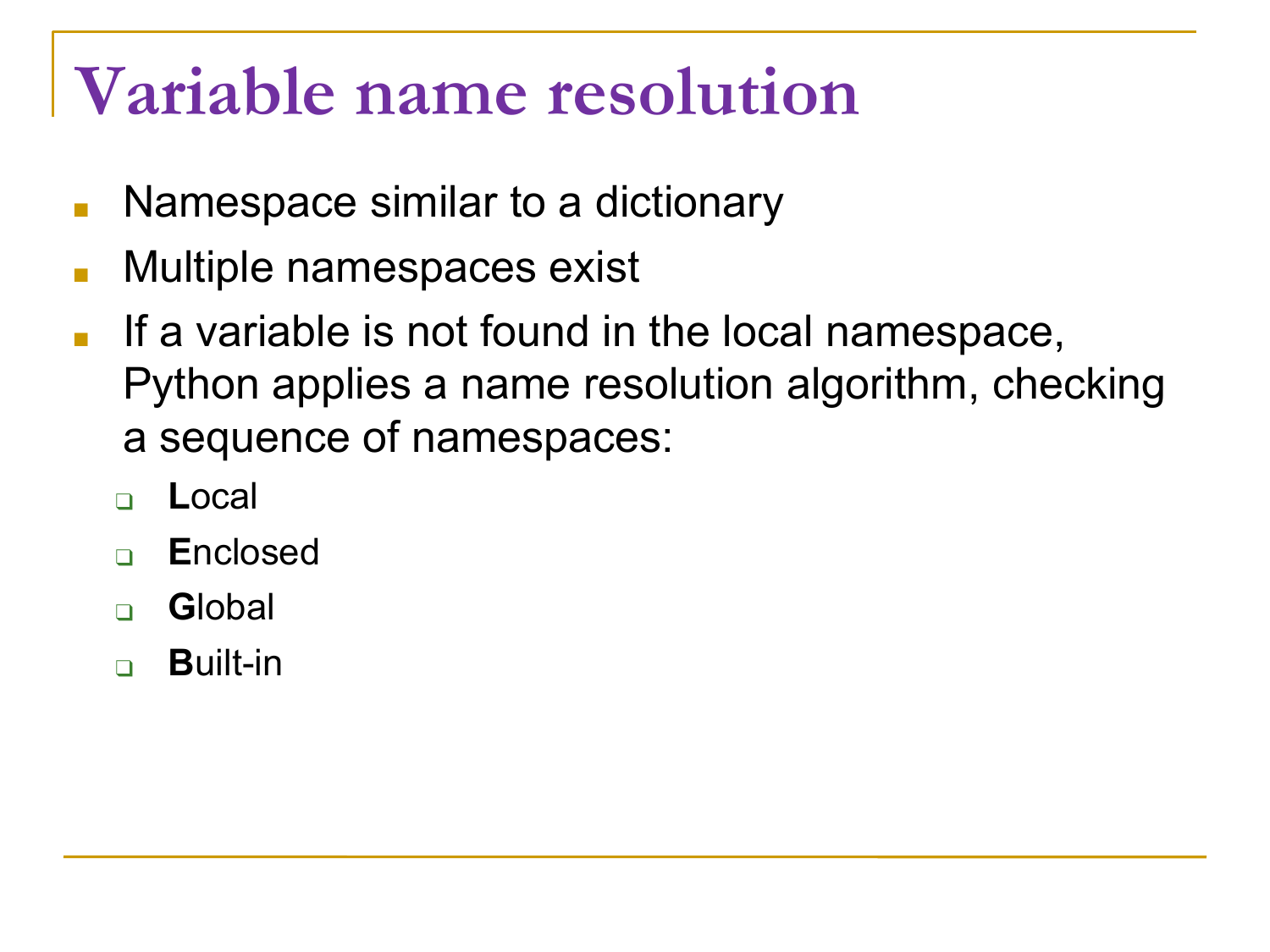## **Local scope**

- The set of program statements over which a variable exists, that it, can be referred to
- Local scope: a variable can be referenced only within the suite of the function where it was assigned

```
>>> def scope test(foo):
        bar = foo#local variable created
        print ('the value of bar in this function is ', bar)
>>> scope test (42)
the value of bar in this function is 42
>>> print ('the value of bar is ', bar)
Traceback (most recent call last):
  File "<pyshell#5>", line 1, in <module>
    print ('the value of bar is ', bar)
NameError: name 'bar' is not defined
\rightarrow
```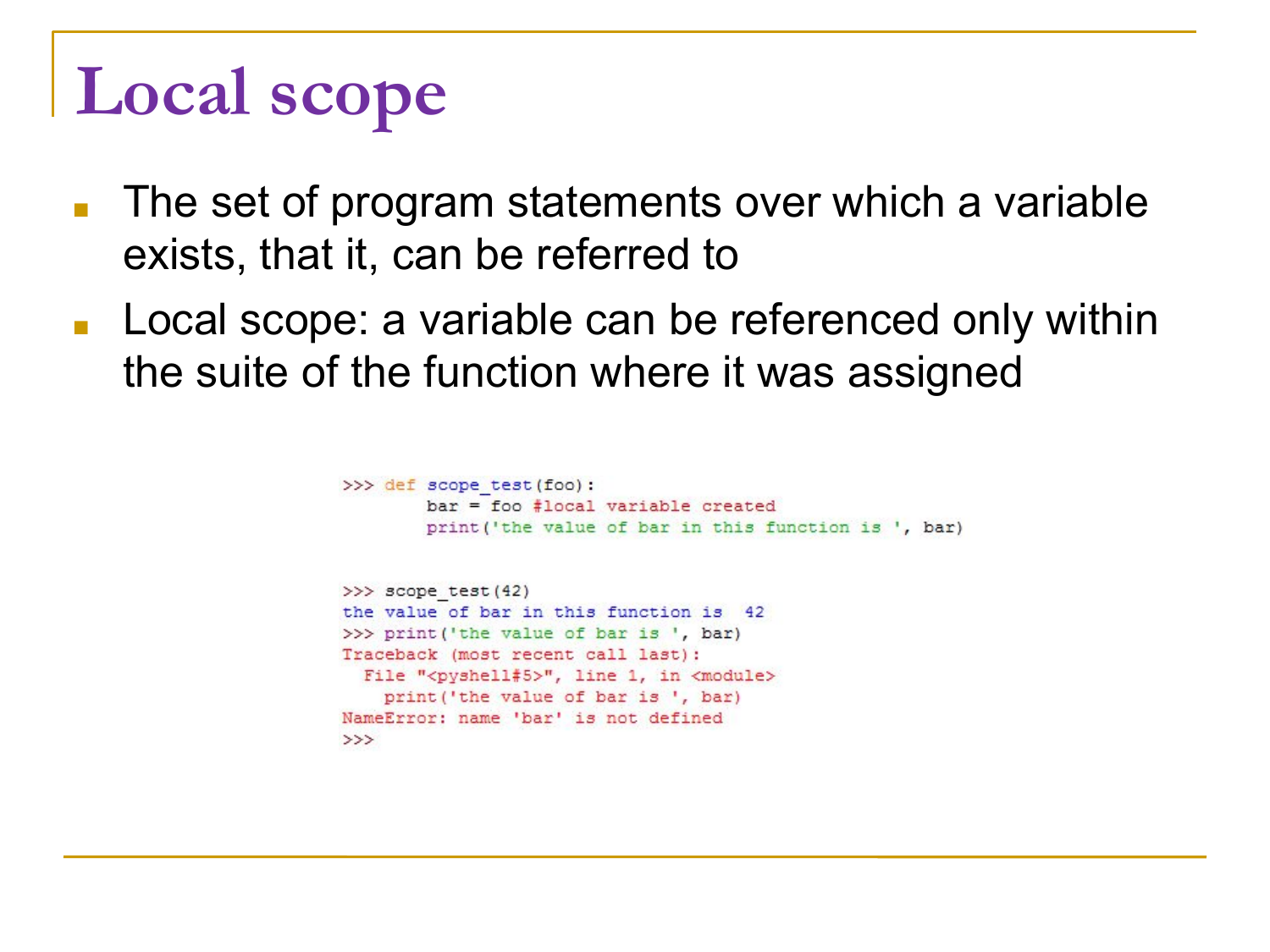#### **Global variables**

- A global variable is declared outside of any function and can be seen by any function…
	- ❑ …but cannot be changed by any function unless you use the "global" keyword
- Why don't we want to use global variables very much?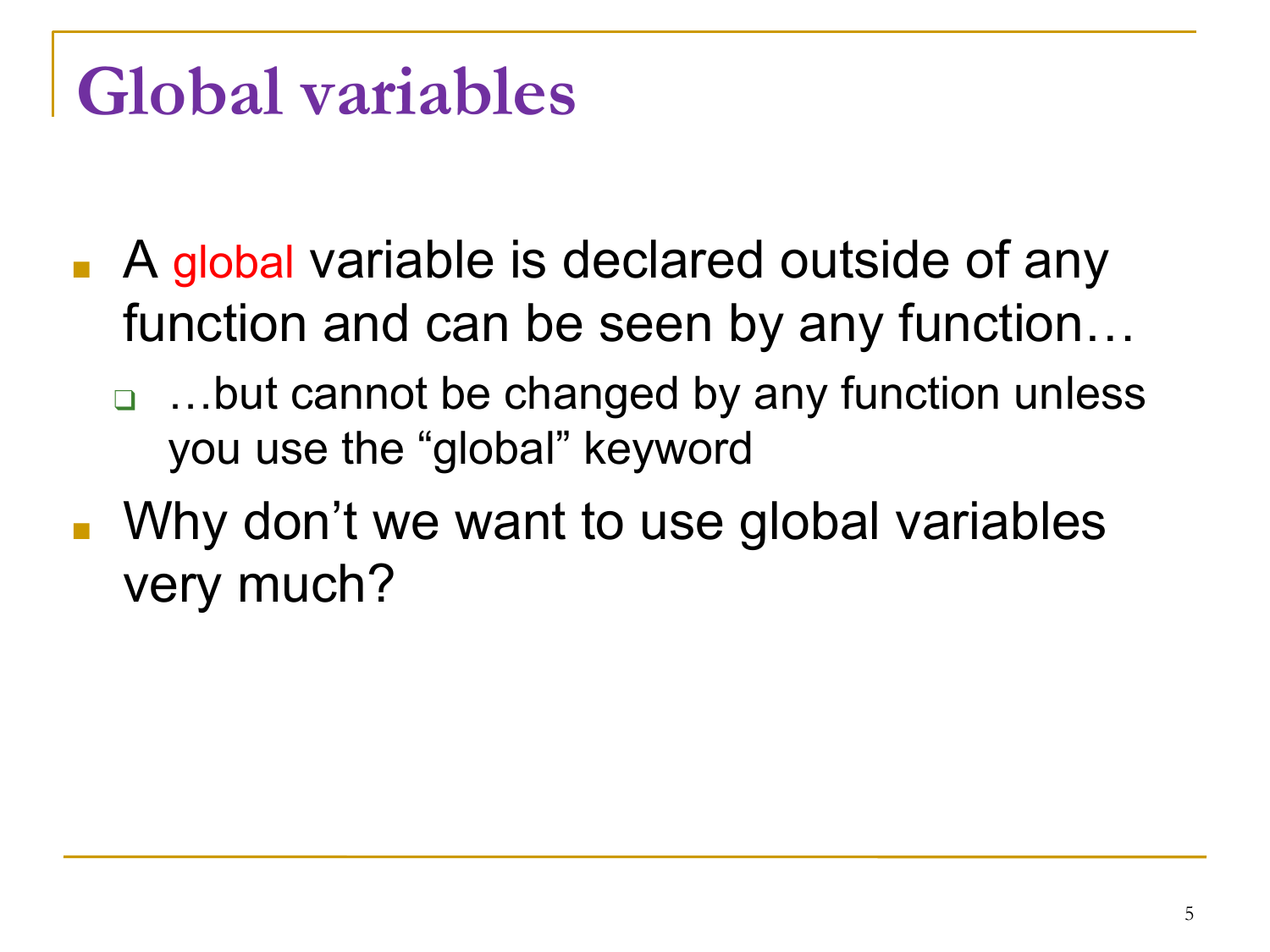#### **How Python stores information**

- **Objects are Python's abstraction for data.**
- All data in a Python program is represented by objects or by relations between objects.
- Every object has:
	- ❑ an identity (**Where** it is in memory. Unchangeable)
	- ❑ a type (**How to interpret** memory. Unchangeable)
	- ❑ a value (**What** is in memory. May (not) be changeable)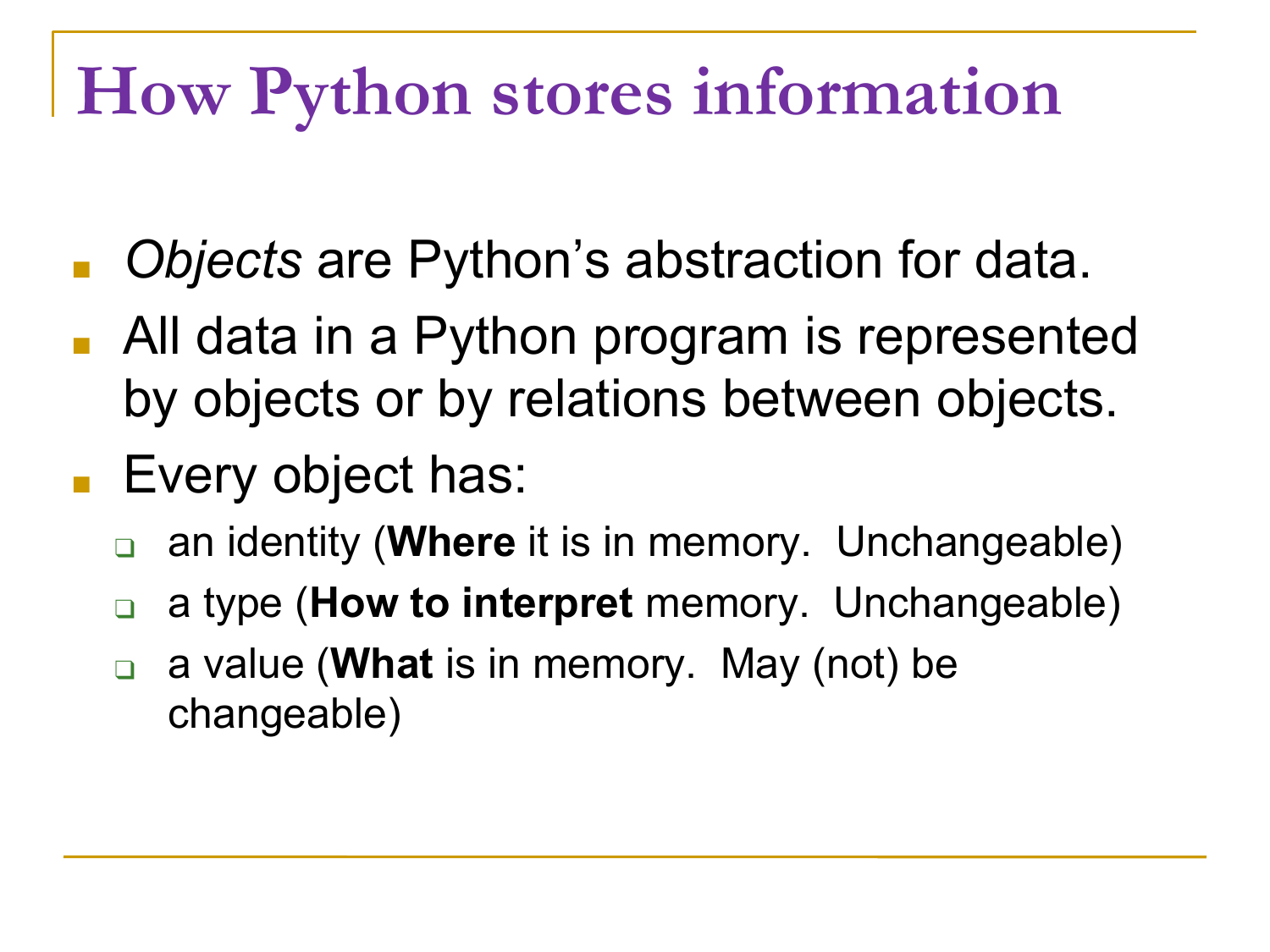# **Parameter passing**

■ Let's take a look at what happens when we try to pass mutable or immutable variables into functions…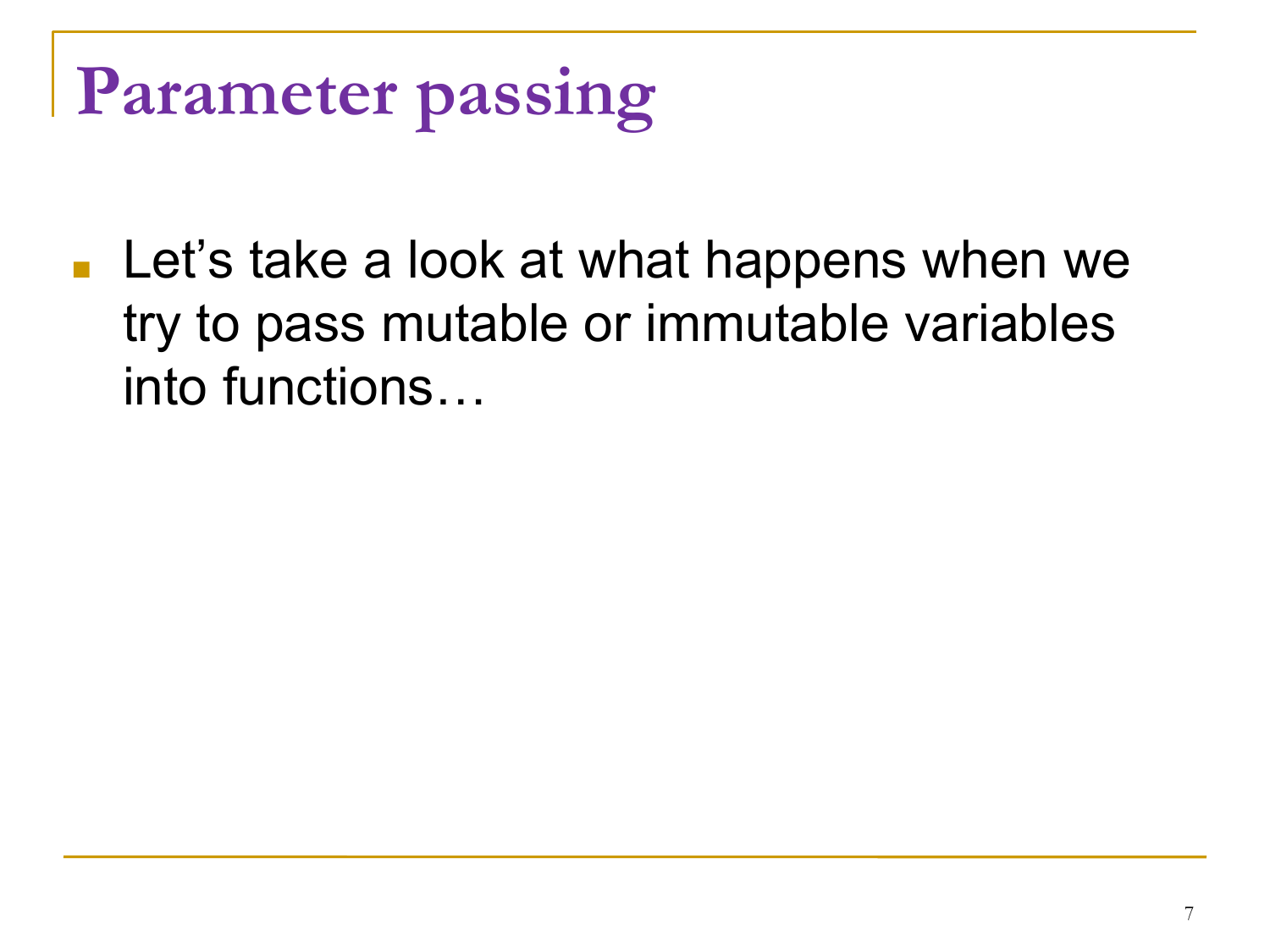# **Reminder: Assignment**

- Assignment takes an object (the final object after all operations) from the right-hand-side and associates it with a variable on the left-hand side.
- When you assign one variable to another, you **share the association** with **the same object**.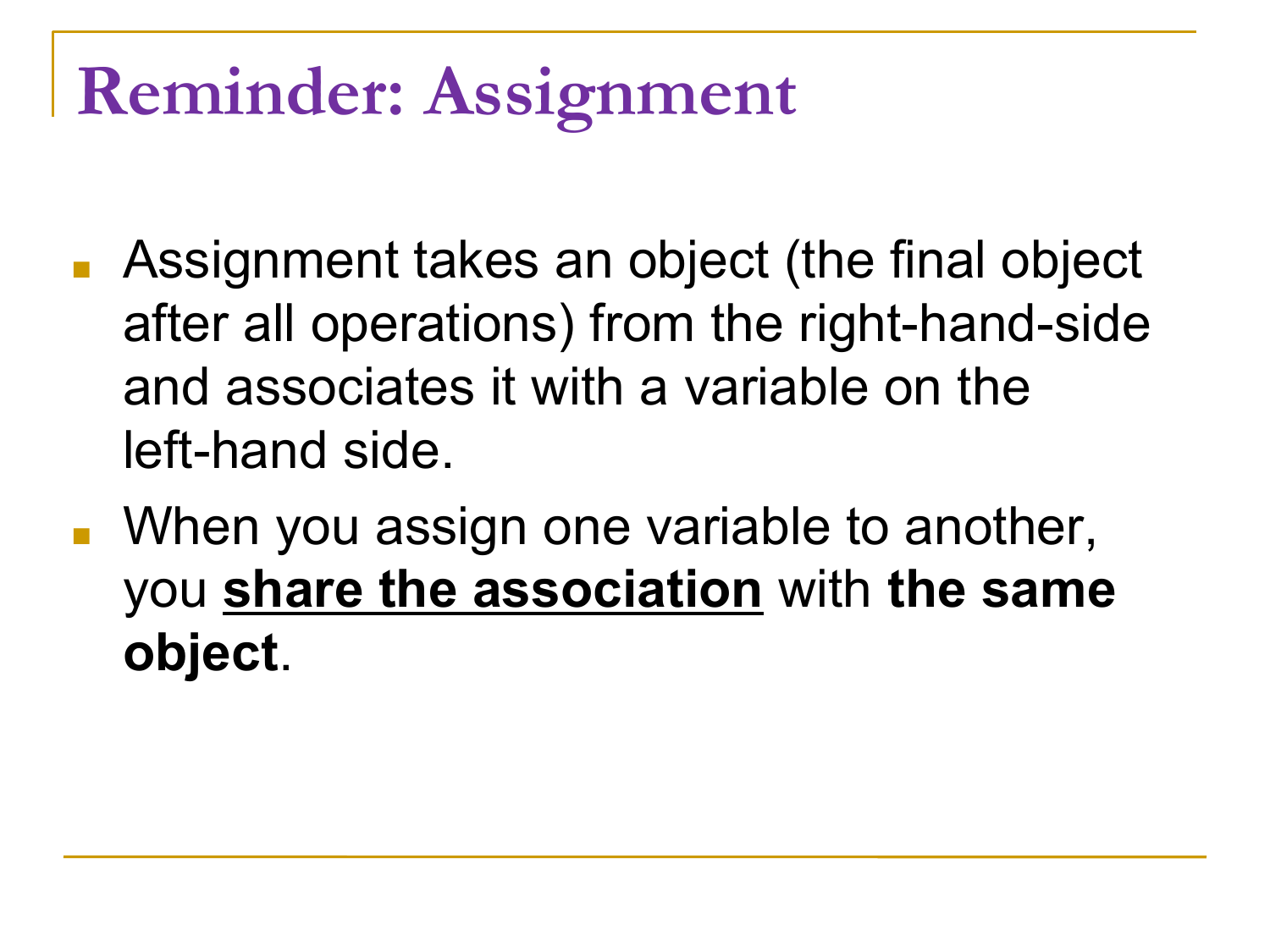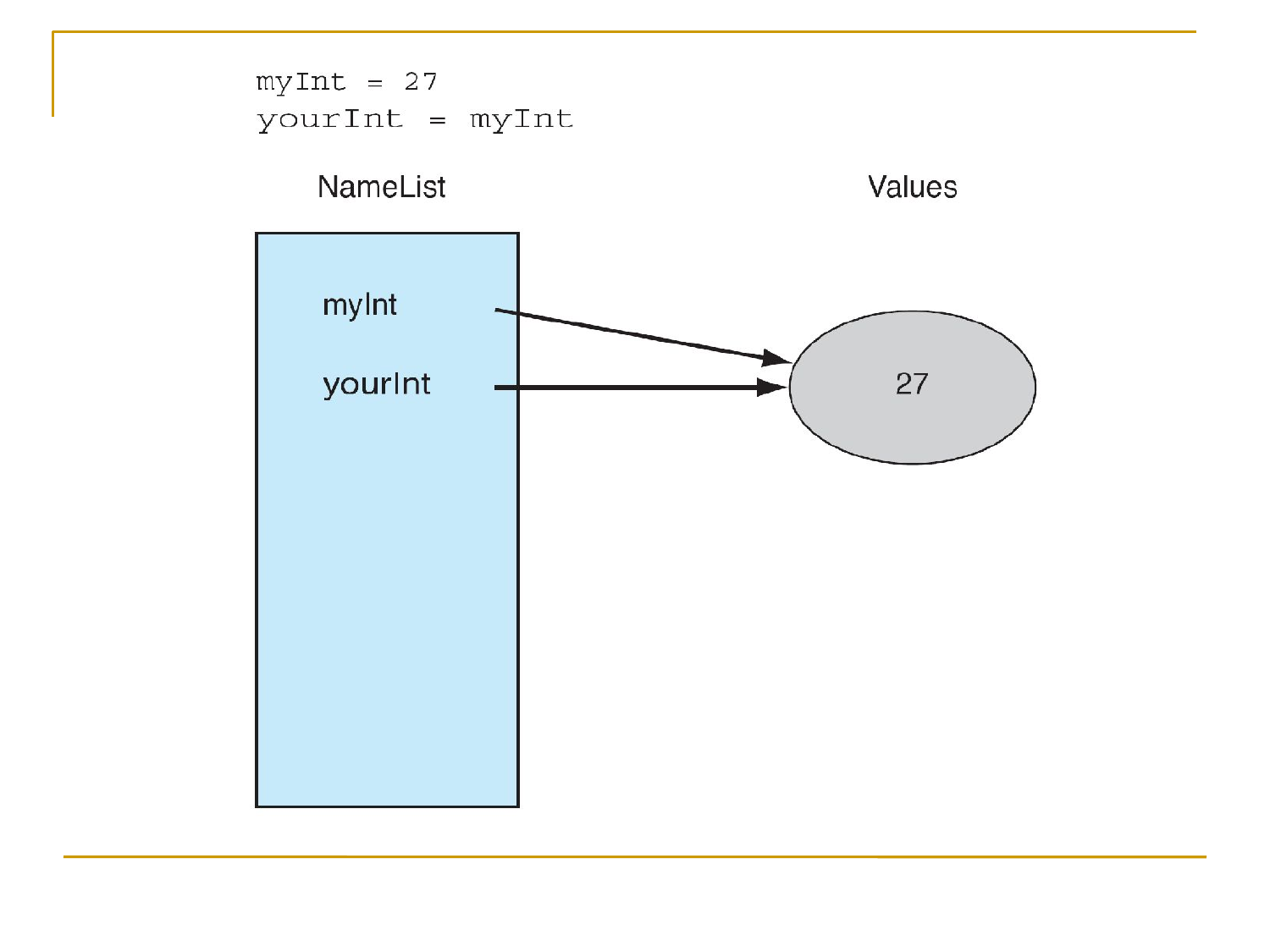#### **Immutables**

- Object sharing, two variables associated with the same object, is not a problem since the object cannot be changed.
- Any changes that occur generate a **new** object.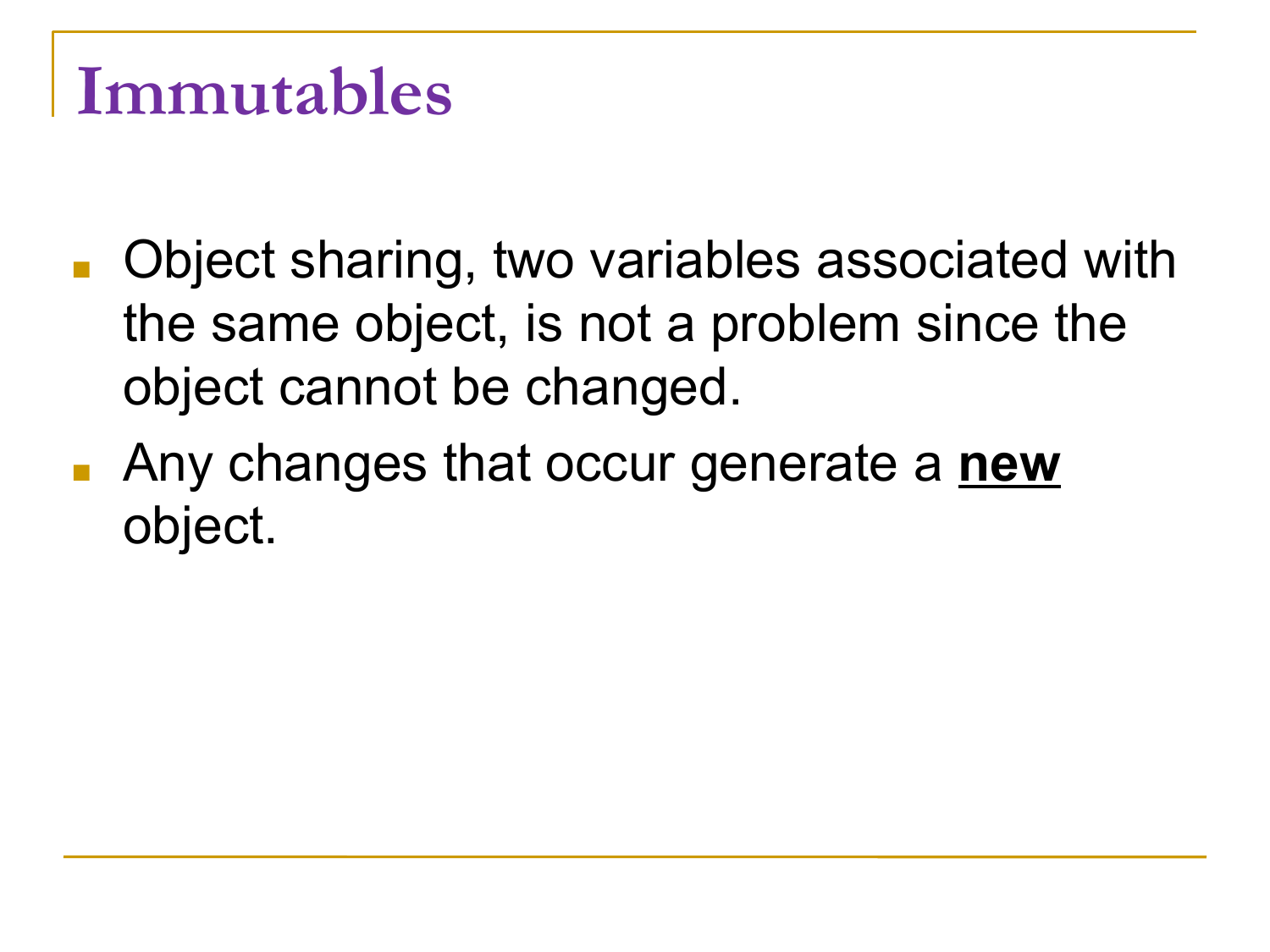$myInt = 27$ yourInt = myInt  $yourInt = yourInt + 5$ 



```
>>> def scope test(foo):
       print(id(foo))foo =+1print(id(foo))
```
 $>>$  foo = 42  $>>$  id(foo) 1837198096 >>> scope\_test(foo) 1837198096 1837197440  $>>$  id(foo) 1837198096  $>>$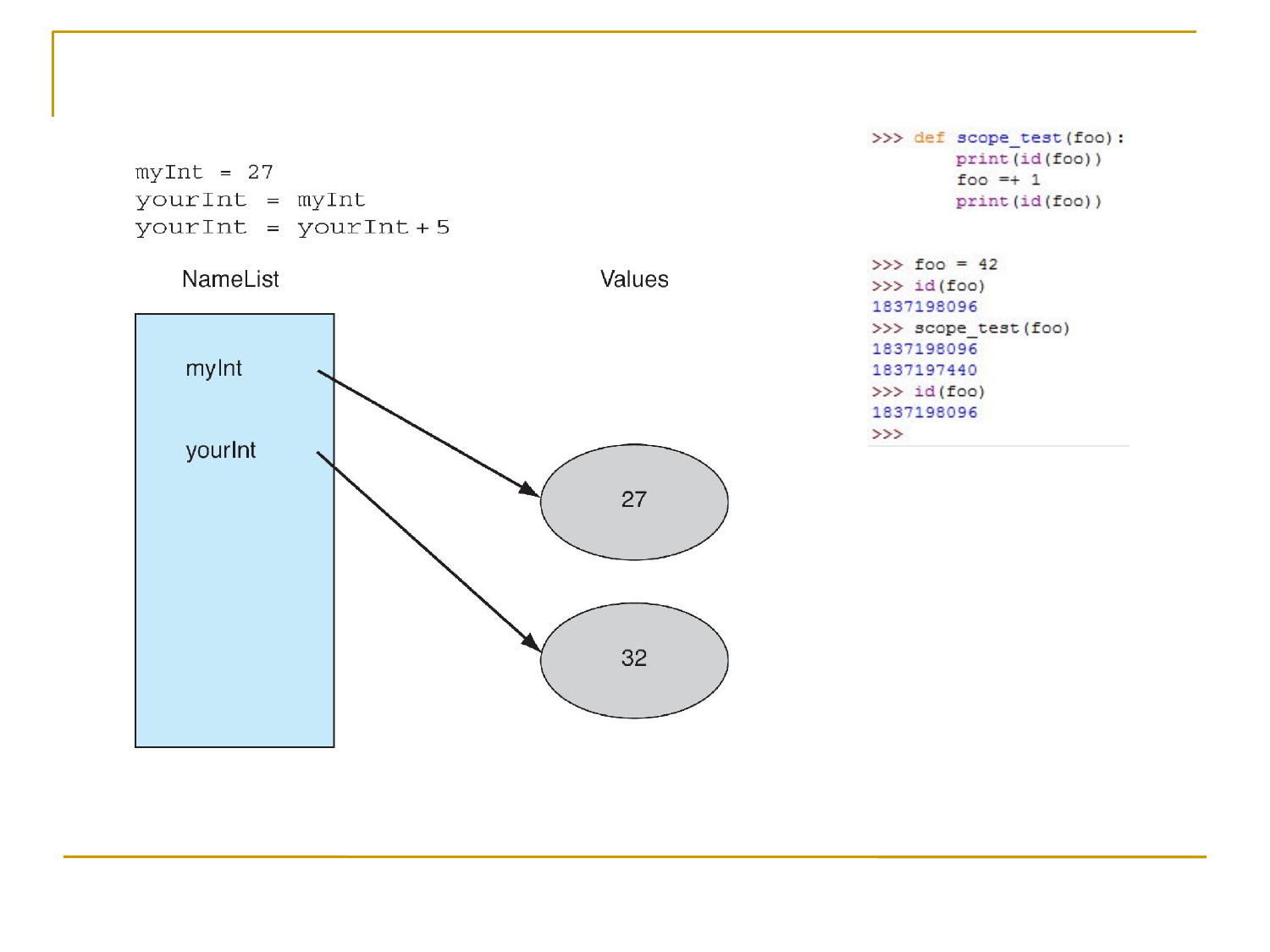# **Mutability Changes an Object**

**If two variables associate with the same** object, they **both reflect** any change to that object.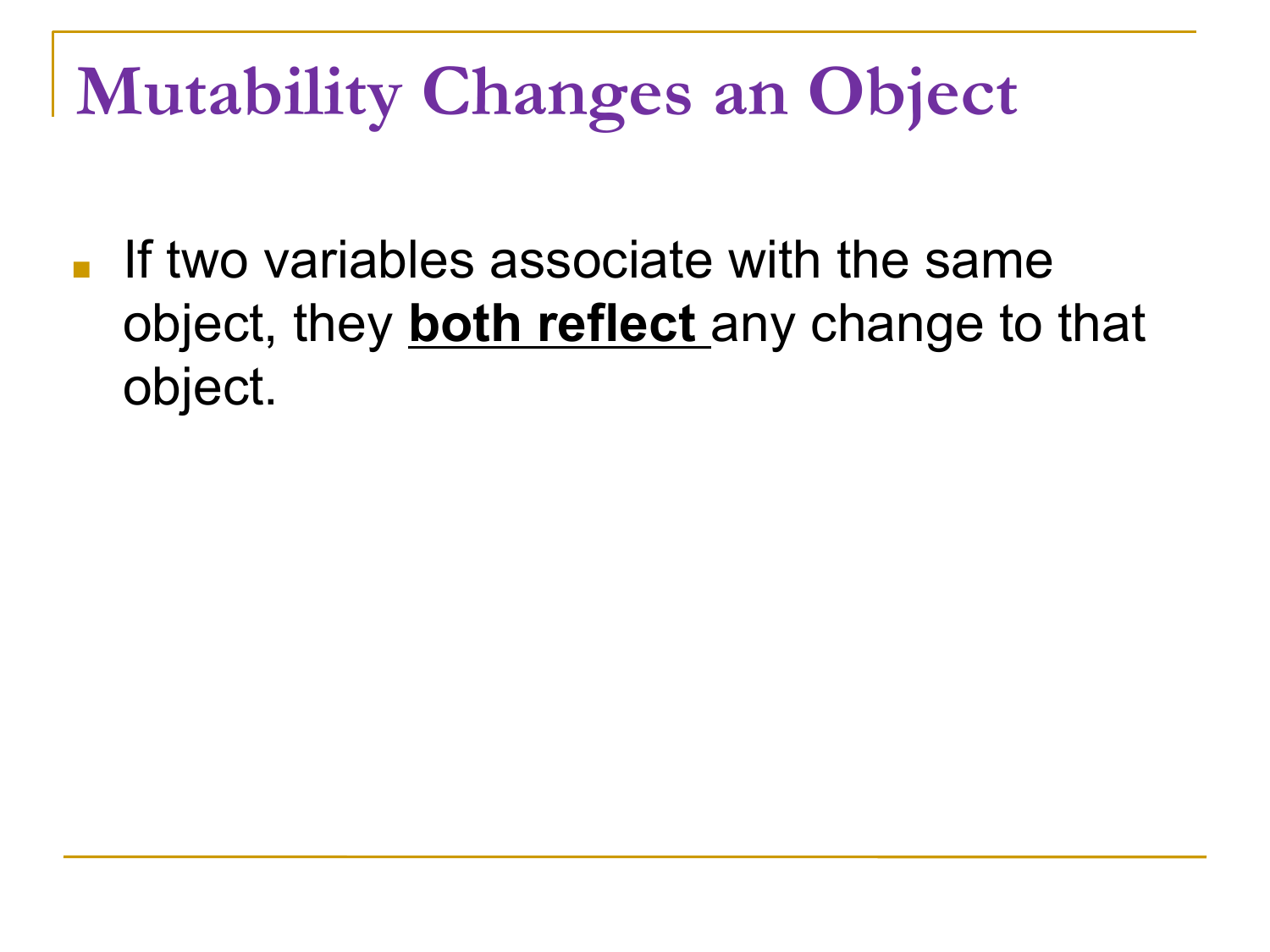

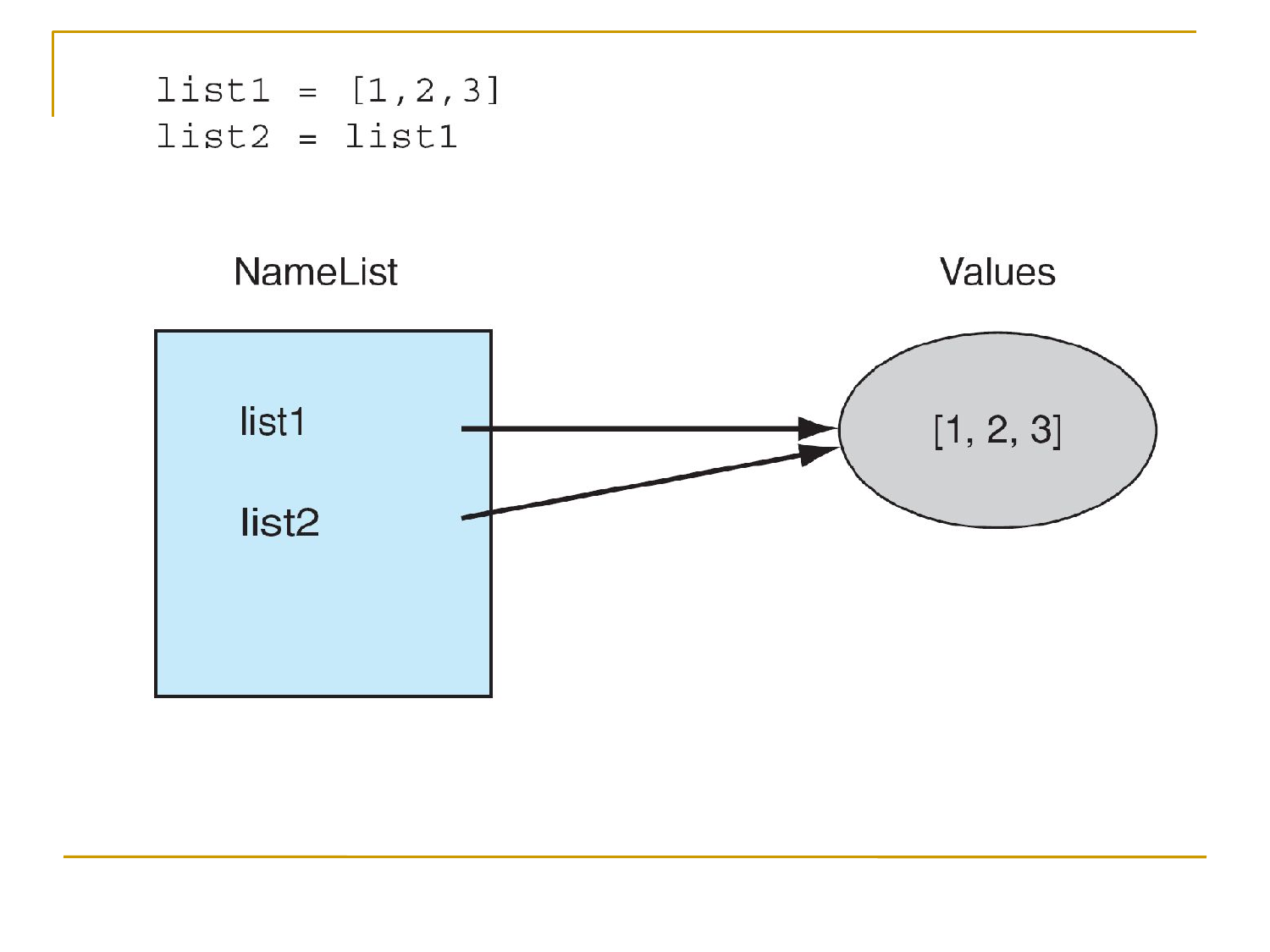

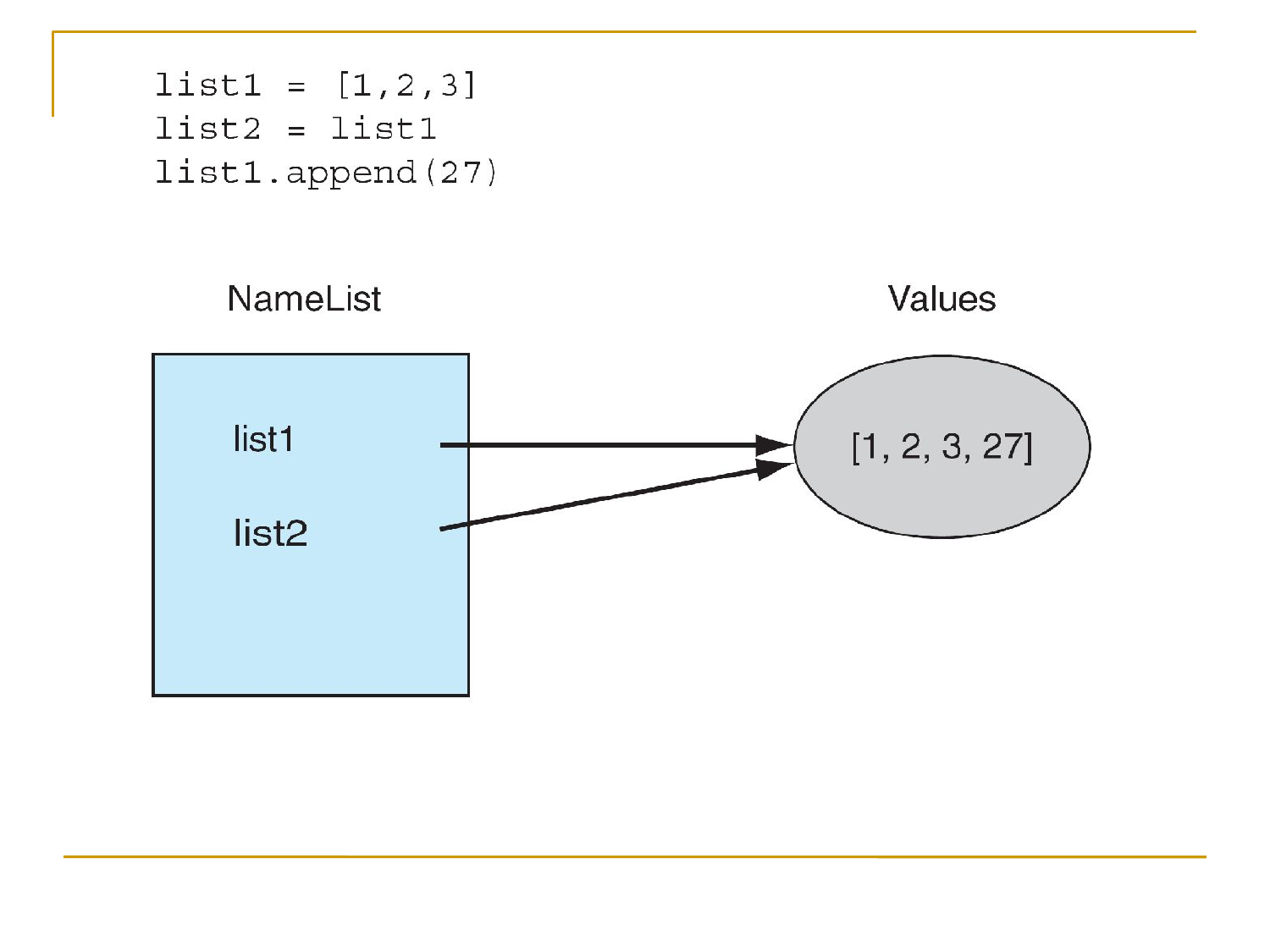

#### If we copy, does that solve the problem?

 $myLst = [1, 2, 3]$  $newLst = myLst[:]$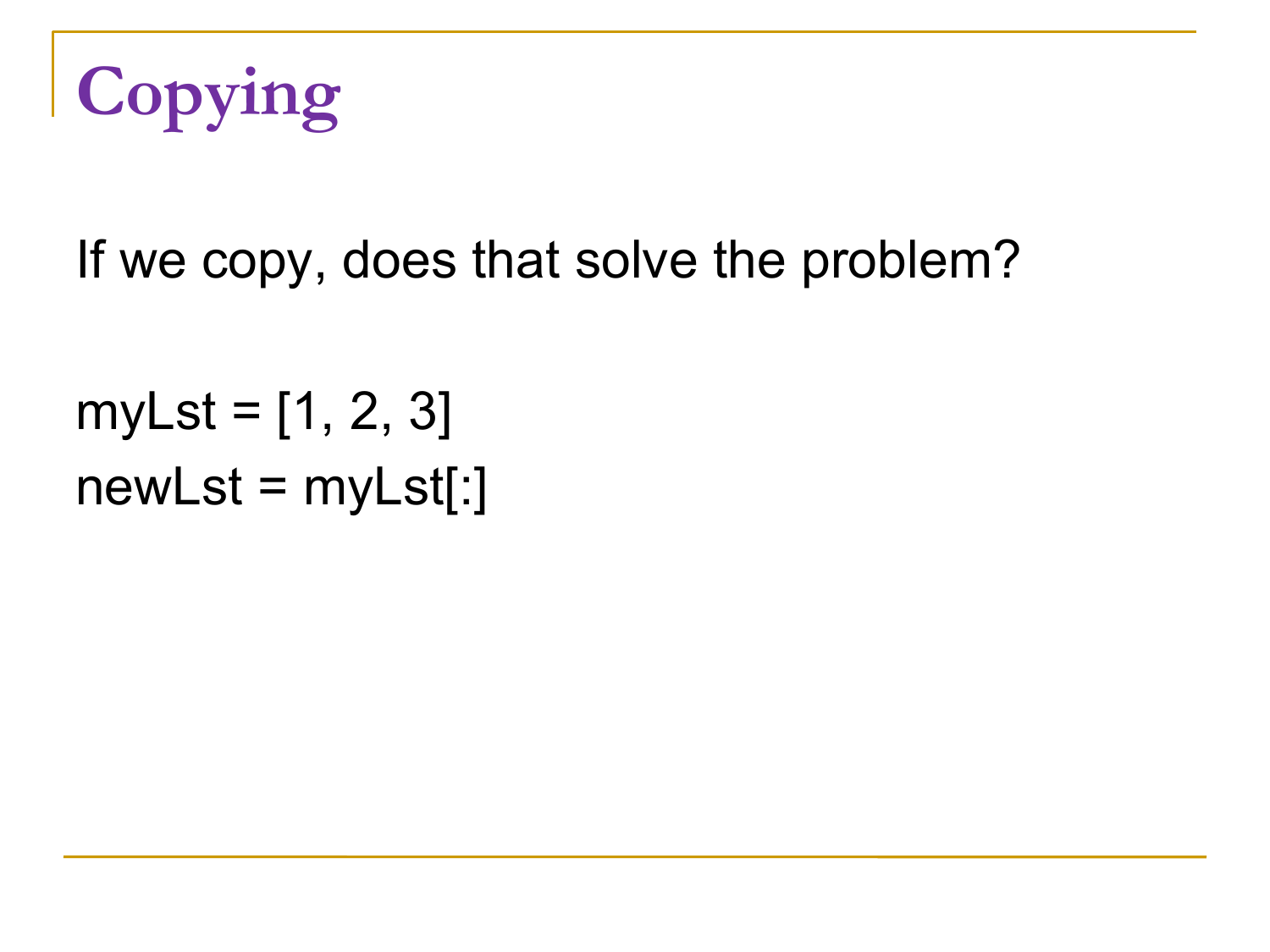```
list1 = [1, 2, 3]list2 = list1[:] #explicitly make a distinct copy
list1.append(27)
```
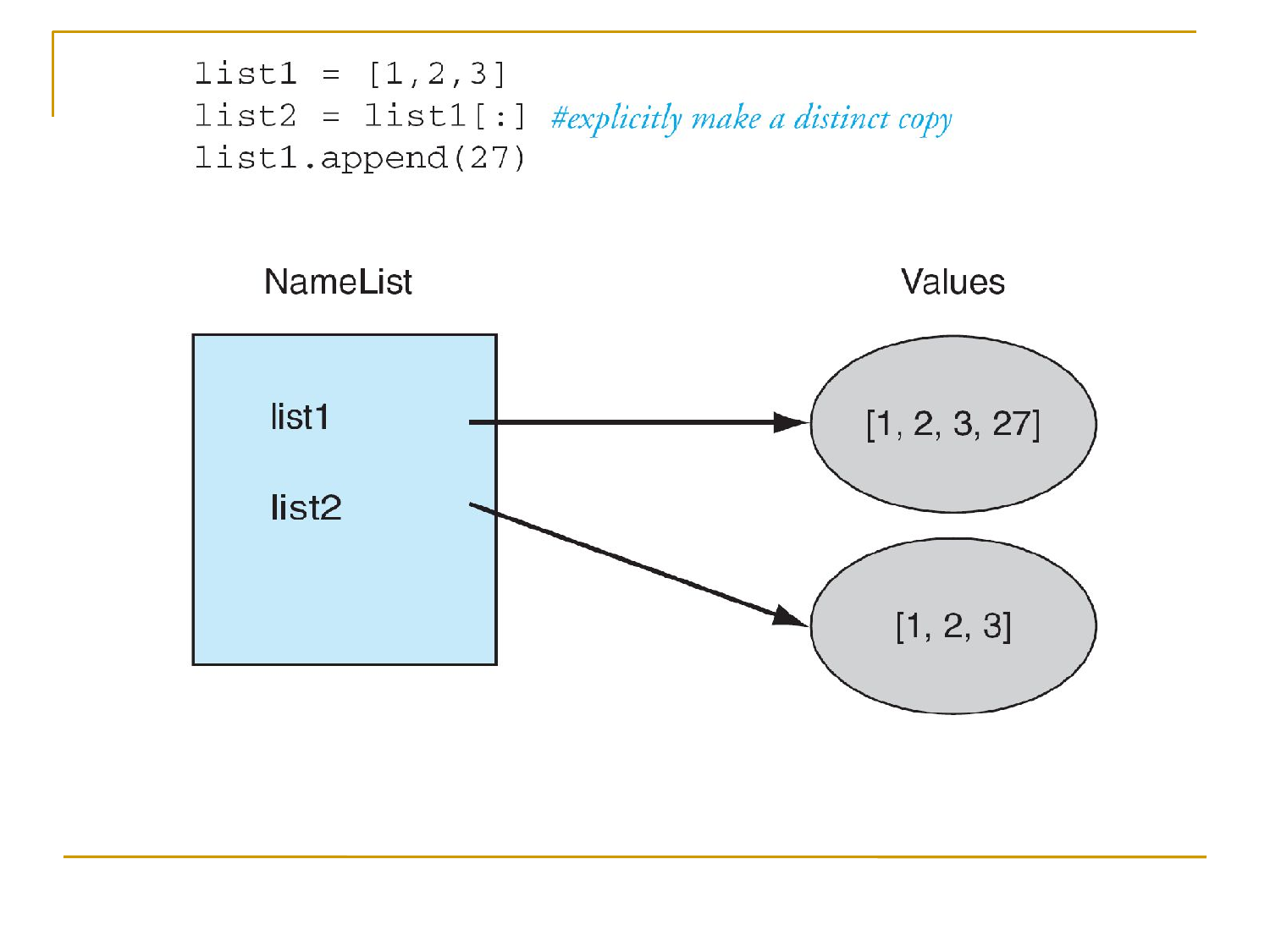#### **The Problem is What Gets Copied…**

- The elements of the list are copied, but sometimes the elements of the list themselves are *references* (or associations).
- If the list has nested lists or uses other associations, the association gets copied. This is termed a **shallow copy**.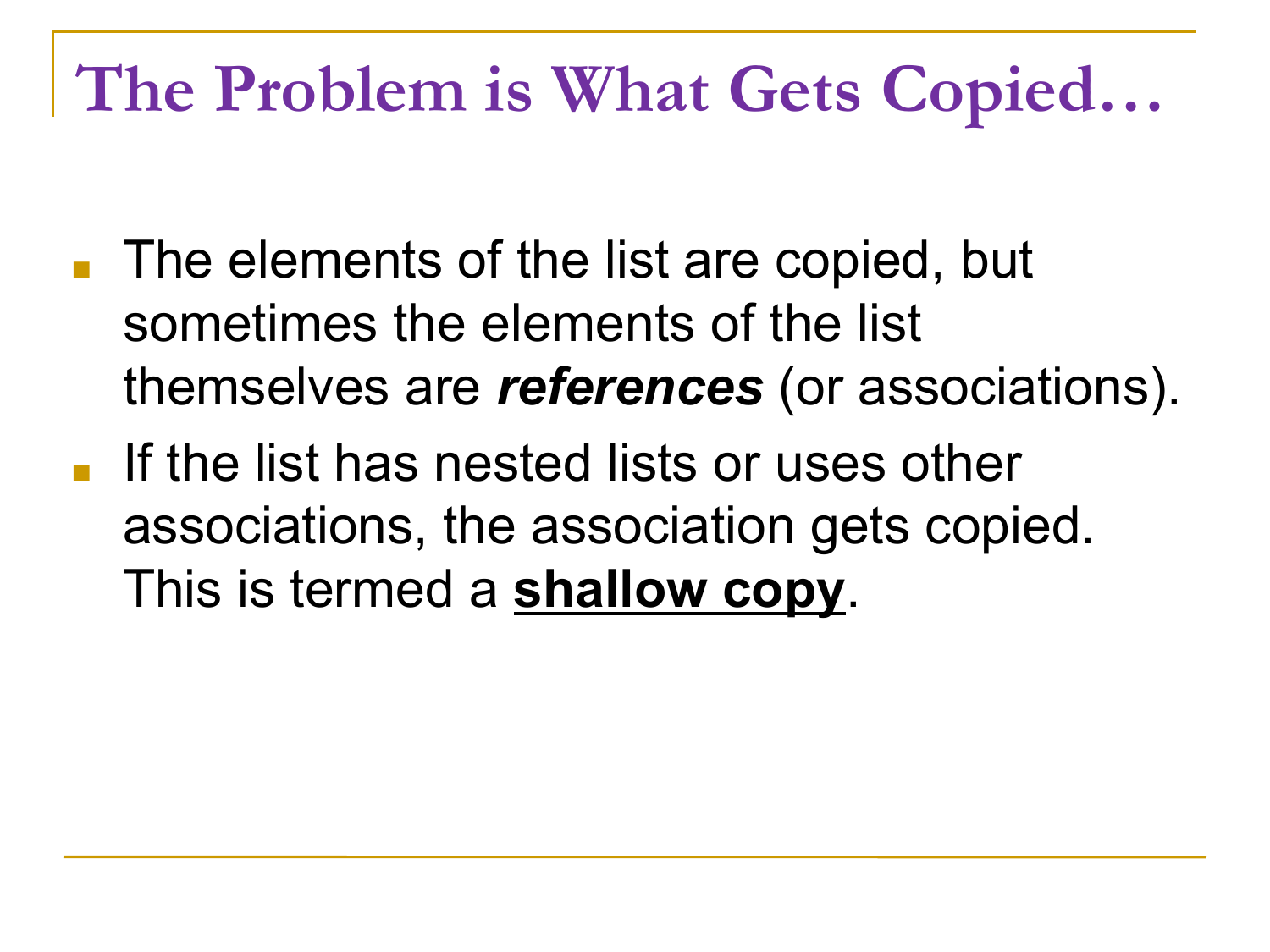$list1 = [1, 2, 3]$  $list2 = [5, 6, 7]$ 

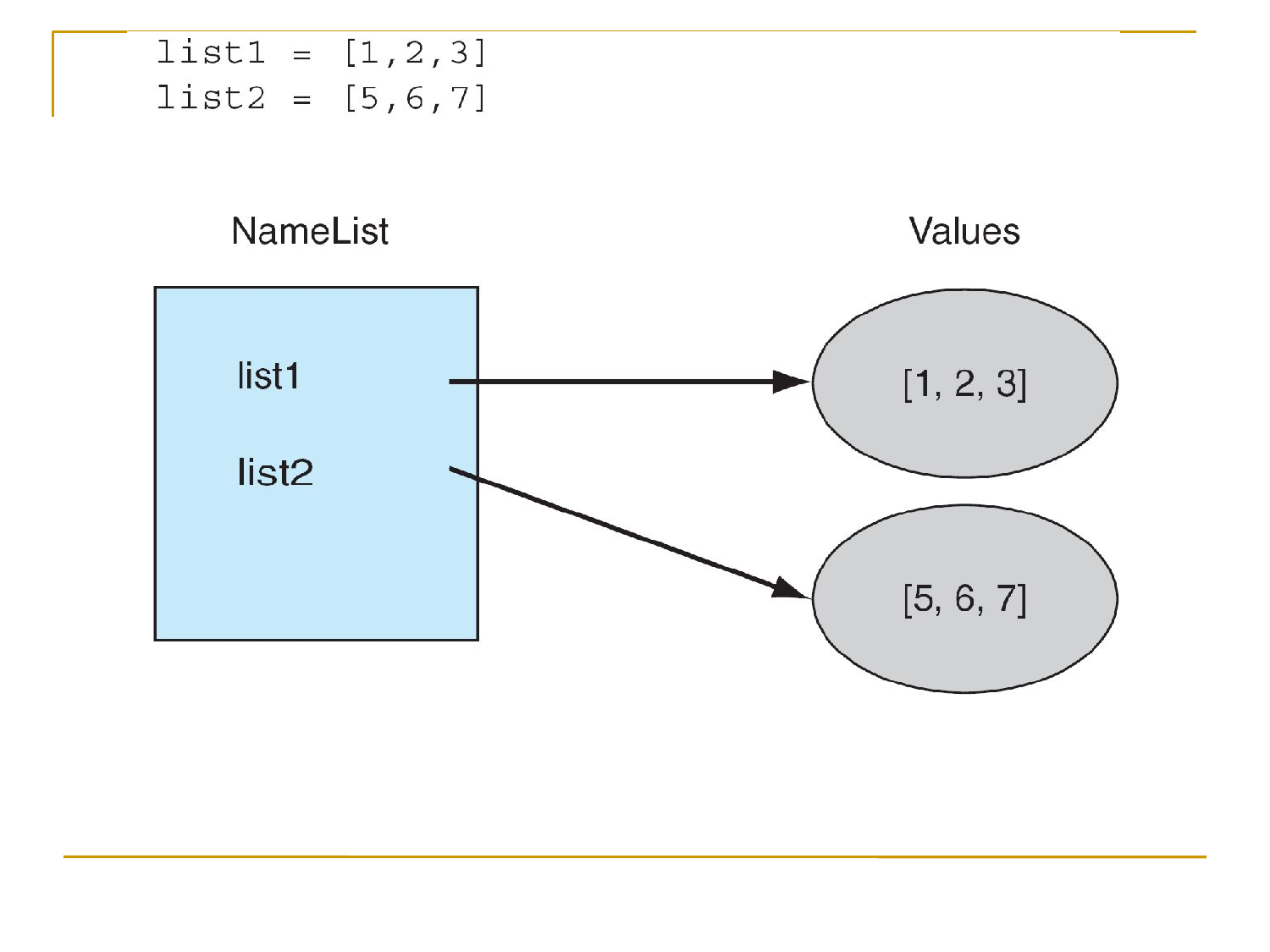```
list1 = [1, 2, 3]list2 = [5, 6, 7]list1.append(list2)
```
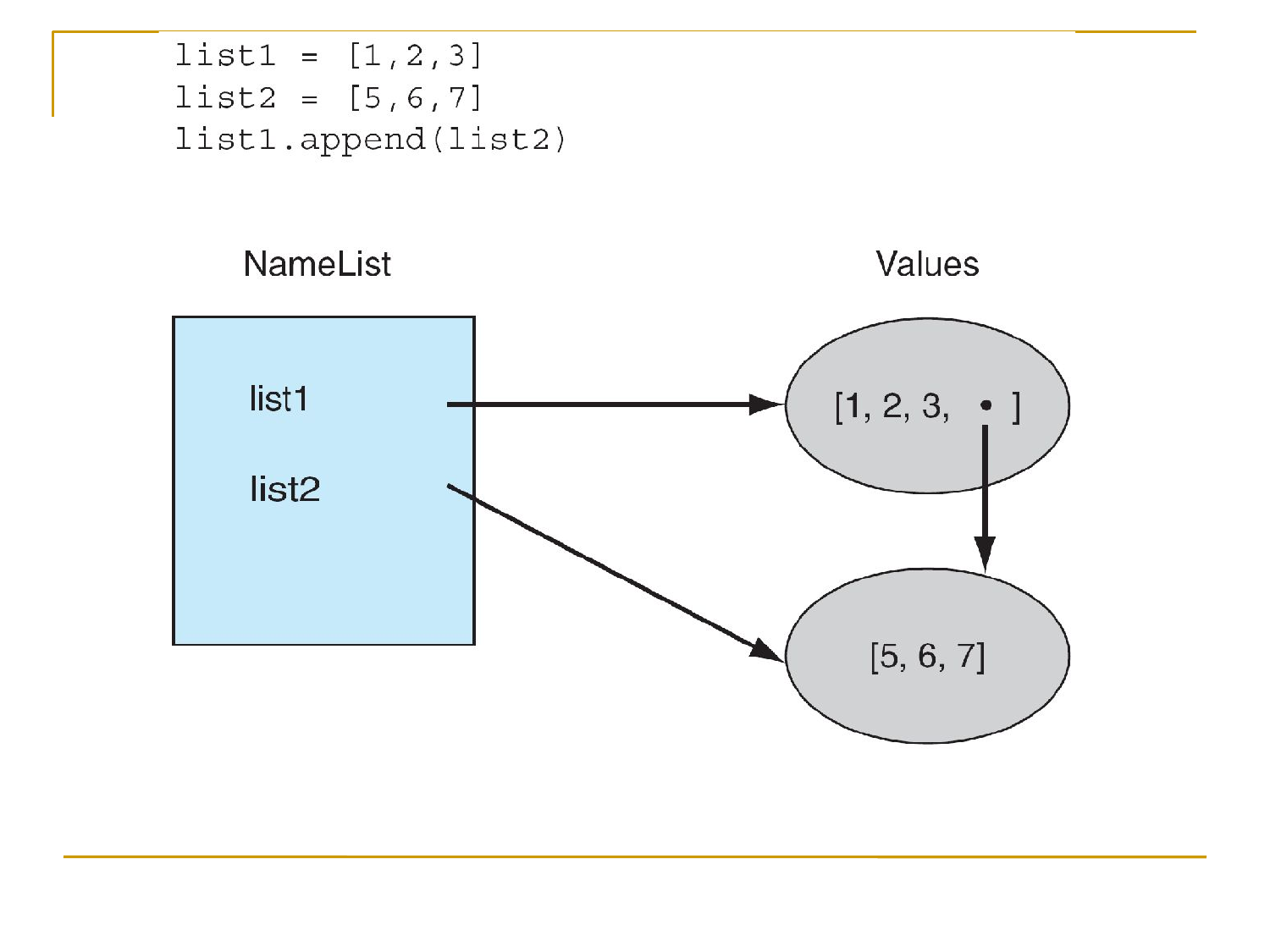```
list1 = [1, 2, 3]list2 = [5, 6, 7]list1.append(list2)
list2[2] = 88
```